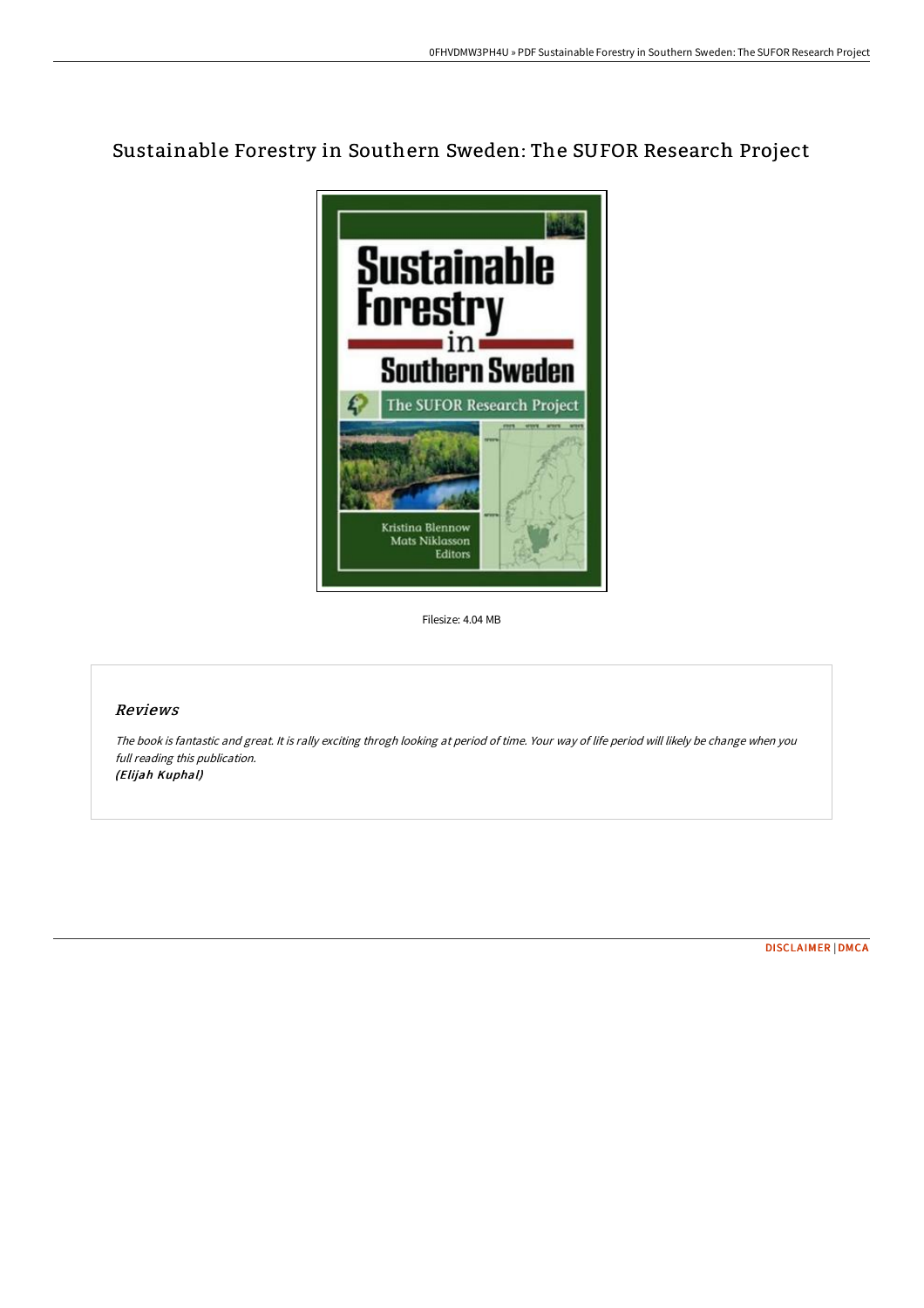## SUSTAINABLE FORESTRY IN SOUTHERN SWEDEN: THE SUFOR RESEARCH PROJECT



Taylor & Francis Inc. Paperback. Book Condition: new. BRAND NEW, Sustainable Forestry in Southern Sweden: The SUFOR Research Project, Kristina Blennow, Mats Niklasson, The latest findings about the environmental, social, and economic impact of sustainable forestry Forestry is one of the most important foundations of the Scandinavian economies. Sustainable Forestry in Southern Sweden: The SUFOR Research Project closely reviews the findings from the eight-year research program first launched in 1997 that searched for ways to maintain sustainable forestry in the region. Respected scholars and experts discuss ways to bridge the chasm separating the world of research with the world of trade and industry. Biodiversity, the impact of humans, environmental conditions, and other facets of sustainability are all presented and discussed in detail. Sustainable Forestry in Southern Sweden begins with an overview of Swedish forestry and the sustainability debate in Sweden. The full range of human impact is examined in detail with an eye on biodiversity issues. Other research includes the effect of deer browsing on forest development, the importance of root distribution, nutrient sustainability, fresh strategies for long-term forest sustainability, active risk management, and important policy issues. The book is extensively referenced and includes several tables to ensure clarity of data. Sustainable Forestry in Southern Sweden discusses in detail: \* the background of the SUFOR program \* the impact of lower fire-frequency on forest biodiversity \* transforming research results into useful knowledge for forest practitioners \* balancing costs and benefits related to deer and moose population density \* effects of adverse environmental conditions on sensitive trees \* nutrient availability in plant productivity \* applicability of mixed stands in sustainable forestry \* weathering rates of forest soils \* analysis of sustainability conditions from environmental, social, and economic standpoints \* multiobjective forest landscape projection models \* risk management in sustainable forestry \*...

品 Read [Sustainable](http://bookera.tech/sustainable-forestry-in-southern-sweden-the-sufo.html) Forestry in Southern Sweden: The SUFOR Research Project Online B Download PDF [Sustainable](http://bookera.tech/sustainable-forestry-in-southern-sweden-the-sufo.html) Forestry in Southern Sweden: The SUFOR Research Project